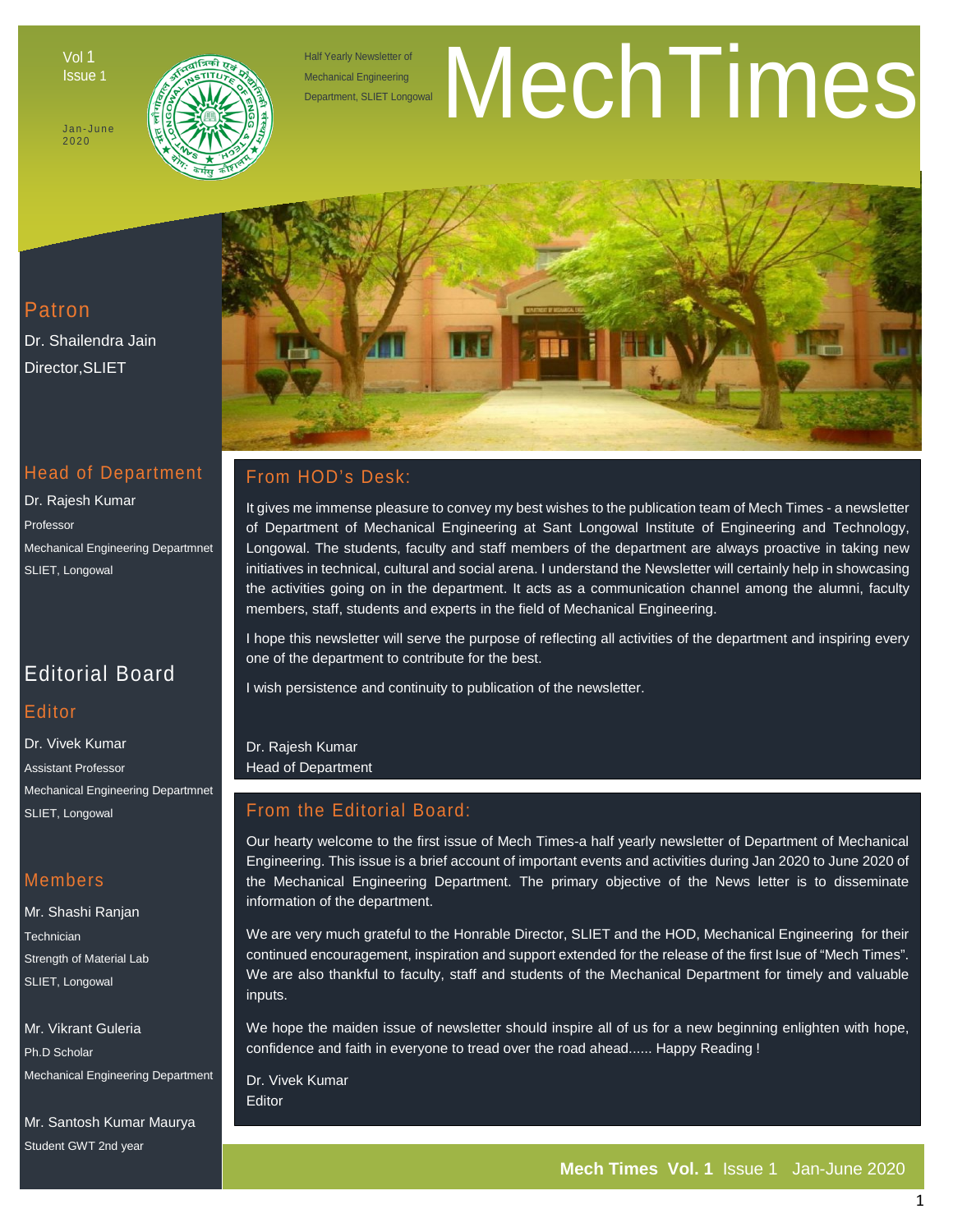## About Sant Longowal Institute of Engineering and Technology

**The Sant Longowal Institute of Engineering & Technology (SLIET) was established by Ministry of Human Resource and Development (MHRD), Govt. of India in the year 1989 and was formally inaugurated on 20th December 1991.**

**The institute is an autonomous body, fully funded by Govt. of India and controlled by SLIET society, registered under Societies Registration Act, 1860. The institute awards its own Certificates, Diplomas, Undergraduate and Postgraduate approved and recognized by AICTE, New Delhi. Ph.D. programmes have also been started after it attaining status of Deemed to be University.**

**It was formulated that the institute, besides catering to the needs of formal education would undertake an arduous task to prepare the skilled and qualified manpower for selfemployment. Further, the institute would take up a strategic research and development activities which along with entrepreneurship will help in extending the efforts of the institute in imparting education to the unemployed and working population by updating and upgrading their technical skills. The institute was thought to cater to then existing 3-tier system to modern industry, which incorporates workers, technicians and engineers.**

#### Department at a Glance:

**The Department of Mechanical Engineering offers a Bachelor of Engineering programme, two Master of Technology programmes, and Ph.D. programme. Five Integrated certificate-Diploma (ICD) courses are also being offered covering major areas of mechanical engineering to produce skilled manpower for shop floor in industry.**

**At present, there are 40 faculty members in the department, who besides their regular activities of teaching, do research and interact with industries for training and consultancy work. Faculty is actively involved in different sponsored projects funded by DST, MHRD, AICTE, etc. Financial assistance is also being received to carry out Rural Development Activities. Patents are also to the credit of the faculty of the department.**

**The department has formed SLIET Mechanical Engineering Society (SMES) to accelerate academic activities of students and faculty. The SMES is regularly organizing technical activities like seminars, student competitions and Industrial visits at regular intervals for the benefit of the students. ISHRAE student Chapter is also running in the department. Indian Welding Society (IWS), has its local centre in the department. Chapter of Institution of Engineers is also active and organizing many events on regular basis. There is an exchange program of students between MIT-SETU of USA and SLIET Longowal for academic and cultural exchange.** 

# Vision of Department

**The department shall strive to act as a podium for the development and transfer of technical competence in academics, impart appropriate skills, entrepreneurship, and research in the field of Mechanical Engineering to meet the changing need of society.**

## Mission of Department

- **1. To provide modular programmes from skill development to the research level.**
- **2. To impart technical education and training in innovative stateof-the-art technology in the field of mechanical engineering.**
- **3. To disseminate knowledge and information by organizing seminars/ workshops/shortterm courses in a planned manner.**
- **4. To provide extension services to rural society, industry professionals, institutions of research, and higher learning in the field of mechanical engineering.**
- **5. To interact with the industry, educational and research organizations, and alumni in the fields of curriculum development, training, and research for sustainable social development and changing needs of society.**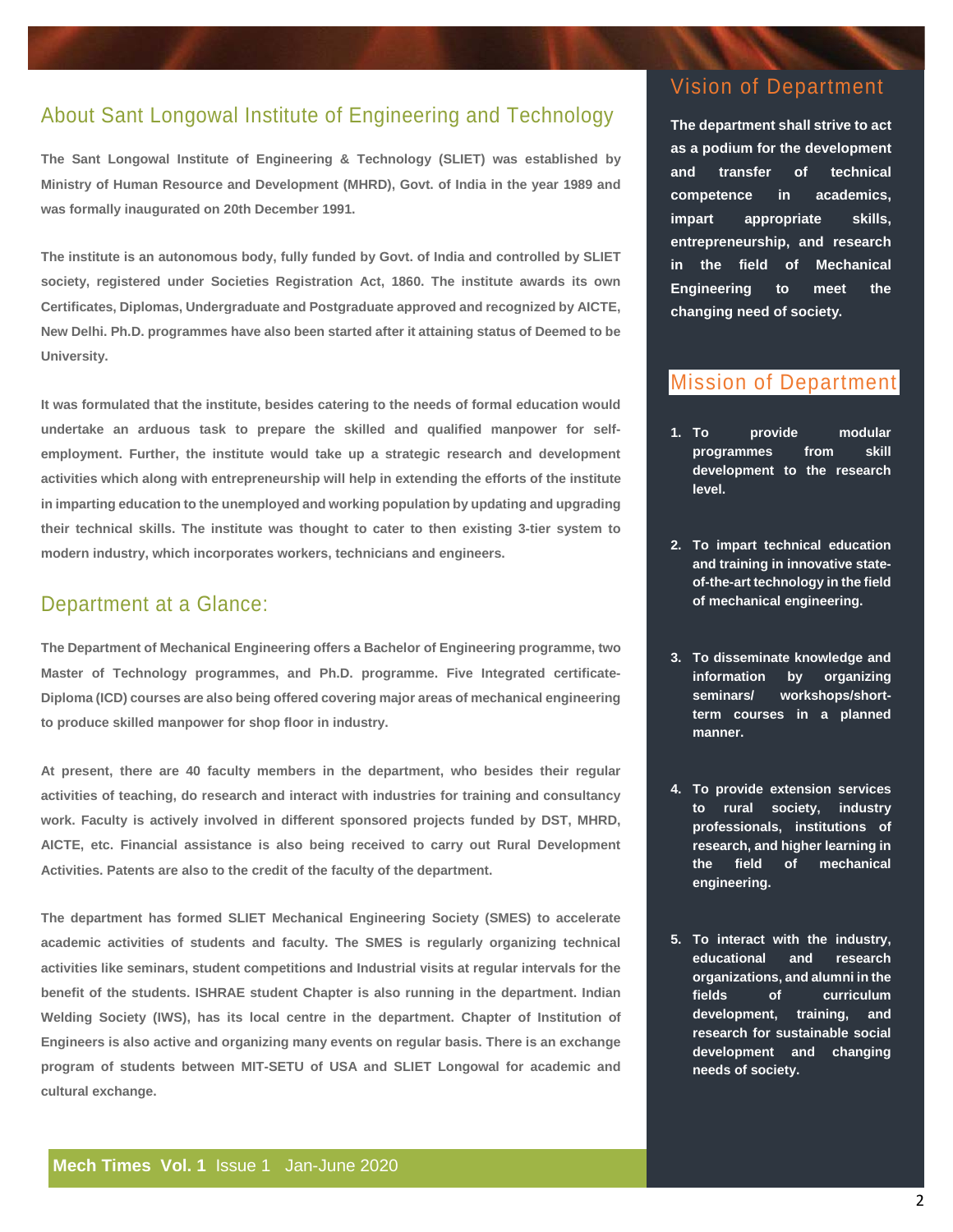# Faculty List

#### **Professors**

- 1. **Amandeep Singh Shahi**
- Dr. Arvind Jayant
- 3. Dr. Jagtar Singh
- Dr. Kulwant Singh
- 5. Dr. P.K. Singh
- 6. Dr. Pardeep Gupta
- Dr. Raj Kumar Yadav
- 8. Dr. Rajesh Kumar
- Dr. Ravindra K. Saxena
- 10. Dr. Shankar Singh

#### **Associate Professors**

- Dr. Amrik Singh
- Dr. Anil Kumar Singla
- Dr. J.S. Gill
- Dr. Manoj Kumar
- 5. Dr. Rakesh Kumar
- 6. Dr.Indraj Singh
- 7. Er. M.A. Akhtar
- 8. Er. Suresh Chandra Verma

#### **Assistant Professors**

- 1. Ankita Omer
- 2. Divesh Bharti
- 3. Dr. Anuj Bansal
- 4. Dr. Harish kumar Arya
- 5. Dr. Mohd. Majid
- 6. Dr. Sunil Kumar
- Dr. Vivek Kumar
- 8. Dr. Yogesh Verma
- 9. Er. Jonny Singla
- 10. Er. Lalit Ahuja
- 11. Er. Sumit Kumar
- 12. Er. Surinder Kumar

# Expert Lectures Conducted in the Department

1. An **Expert Lecture on "Overview of Tyre Technology**" was delivered by Sh. Ravi Shanker of Ralson India Ltd., Ludhiana in the Mechanical Engineering Department on **7th February 2020** for the students of ICD, BE and M.Tech. Programme. The event was Co-ordinated by Dr. Rakesh Kumar, Associate Professor, Mechanical engineering Department.



2.A Two days workshop on "Industrial Motivational Campaign for youth" has been organized by Department of Mechanical Engineering during 19-20 February 2020. Following resource persons have delivered the expert talk.

| S.No. | Name                                                     | Organization.                                                                                                                                                          |
|-------|----------------------------------------------------------|------------------------------------------------------------------------------------------------------------------------------------------------------------------------|
| a.    | Er. Rajesh Jain,<br>General Manager                      | National Small Industries Corporation Limited<br>(A Govt. of India Enterprise)<br>Technical Services Centre-Rajpura (Punjab) under Ministry of<br>MSME, Govt. of India |
| b.    | Er. Joginder Singh,<br>Development Officer               | National Small Industries Corporation Limited<br>(A Govt. of India Enterprise)<br>Technical Services Centre-Rajpura (Punjab) under Ministry of<br>MSME, Govt. of India |
| C.    | Mr. Mukesh Kumar<br>Verma, Assistant<br><b>Director</b>  | Ministry of Micro, Small & Medium Enterprises (MSME), Ludhiana<br>Govt. of India                                                                                       |
| d.    | Er. Ranjeet Singh<br>Development Officer                 | District Industries Centre (DICs), Malerkotla, Sangrur Govt. of<br>India                                                                                               |
| е.    | Mr. Harjinder Singh,<br>SBI Sangrur.                     | Rural Self Employment Training Institutes (RSETi)- State bank of<br>India, Sangrur                                                                                     |
| f.    | Er. Arvind Singhy,<br>Entrepreneurship<br><b>Trainer</b> | School of Research, Education and Entrepreneurship<br>Development, Zirakpur Punjab                                                                                     |



- 3.A Training Programme on "Computer Aided Drafting" was organized by Mechanical Engineering Department from 10-12th February 2020 in Central Computing Lab for the students.
- 4.A two days workshop on "How to Prepare Business Plan and Detailed Project Report" was organized by Department of Mechanical Engineering during 02-03rd March 2020 for ICD final year students. The event was Co-ordinated by Dr. Rakesh Kumar, Associate Professor, Mechanical engineering Department. Er. Arvind Singhy, Entrepreneurship trainer was the resource person for the above event.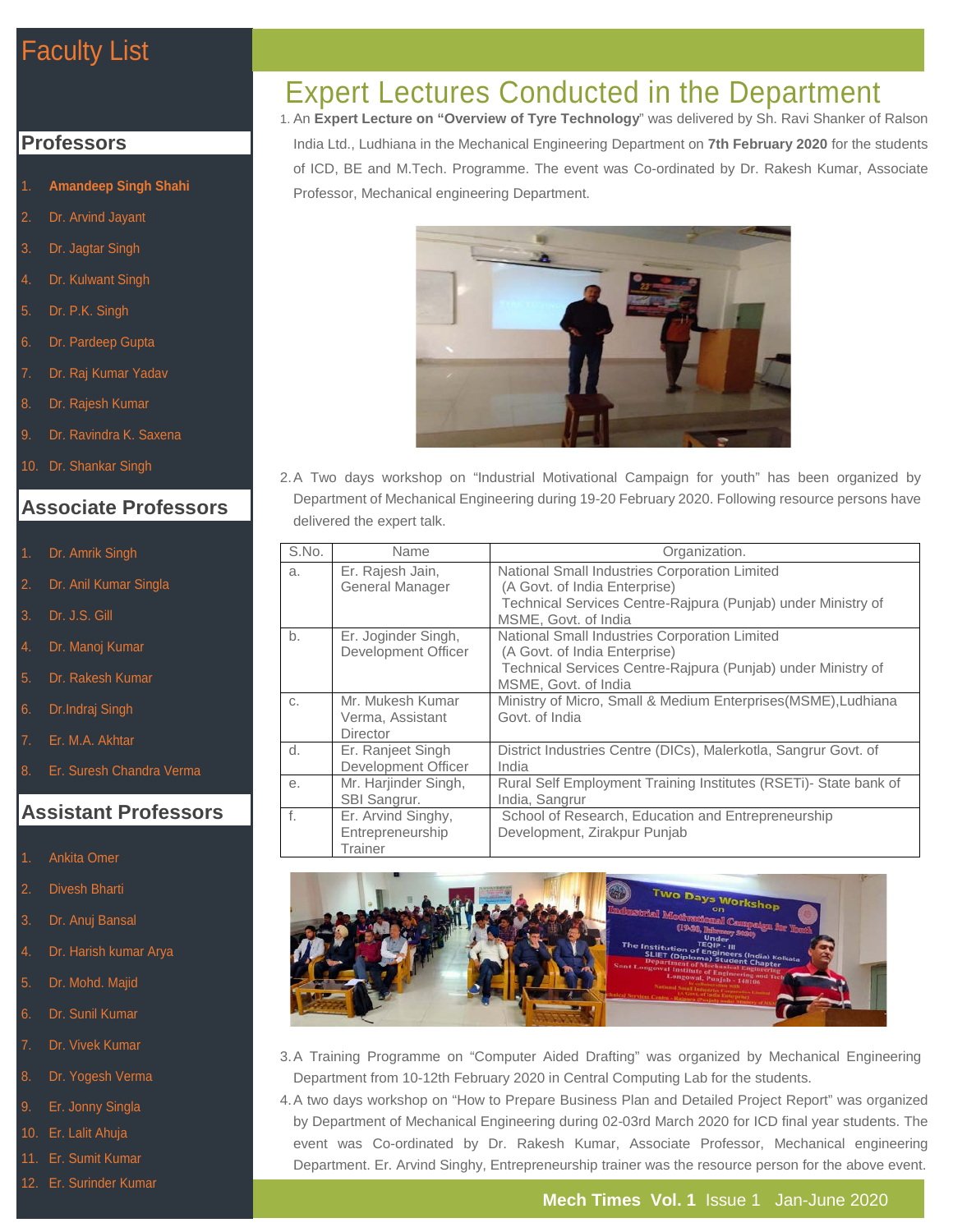# Students Achievements

- SLIET Team 'JUGGERNAUTS' comprising of 24 members (of GME & GWT branch) participated in 7th Go Kart Design Challenge Season(GKDC) (2019-20), at Kari Motor Speedway, Coimbatore, Tamil Nadu from February 10, 2020 to February 14, 2020. The team designed and fabricated the 'Go Kart' at SLIET under the guidance of Prof. Shankar Singh, Faculty Advisor. The SLIET 'Team Juggernauts' (Kart No. #80; JORAWAR) performed well at Kari Motor Speedway, awarded by Best Team Captain Award and secured the following ranks –
	- a. Design Evaluation 1st
	- b. Disassemble Test 2nd
	- c. Acceleration 4th
	- d. Skid-pad 3rd
	- e. Endurance 4th
	- f. OVERALL 3RD





2. Mr. Jastej Singh, research scholar working under the supervision of Prof. A.S. Shahi in the Department of Mechanical Engineering has been conferred with the "Young Scientist Award" for the Year 2019 by the Punjab Academy of Sciences, Patiala in Section-D (Engineering Sciences) at 23rd Punjab Science Congress held at Sant Longowal Institute of Engineering & Technology (SLIET),

## Non Teaching Staff

## **Senior Technician**

1. Mr. [Naresh Kumar](http://mech.sliet.ac.in/people/nkumar/) 

## **Technician**

- 1. Mr. [Inder Pal](http://mech.sliet.ac.in/people/inderpal/)
- 
- 3. Mr. [Navinder Singh](http://mech.sliet.ac.in/people/navindersingh/)
- 4. Mr. [Shashi Ranjan Kumar](http://mech.sliet.ac.in/people/shashi/)
- 5. Pinderjit Singh
- 6. Sukhdeep Singh

## **DEO**

1. Mr. [J.P. Singh](http://mech.sliet.ac.in/people/jpsingh/)

#### **MTS**

- 1. Mr. [Harbans Singh](http://mech.sliet.ac.in/people/harbanssingh/)
- 2. Mr. [Makhan Singh](http://mech.sliet.ac.in/people/makhansingh/)
- 3. Mr. [Sunil Dutt](http://mech.sliet.ac.in/people/sunildutt/)

l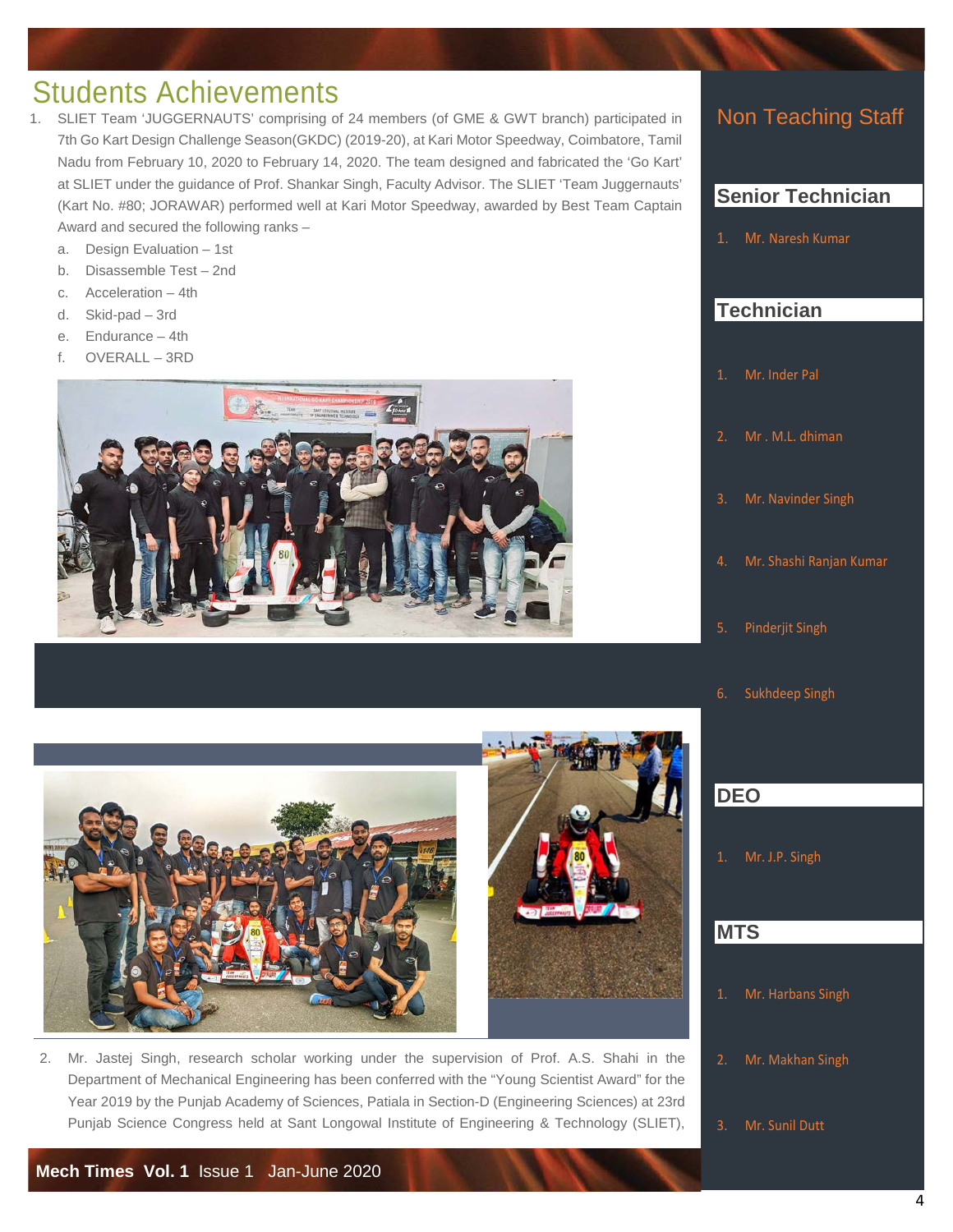3. SLIET team 'Junkyard Warriors' (21 team members) under the guidance of Dr Shankar Singh, Professor (Mechanical) as Faculty Advisor (FA) conceived, designed and fabricated a four-wheeled single-seater all-terrain vehicle (ATV). The team participated at 13th edition of Mahindra BAJA SAE India 2020 held at Chitkara University, Chandigarh from 05th –08h March` 2020 and baged 'Pride of Punjab' Award alongwith cash prizes.







**Mech Times Vol. 1** Issue 1 Jan-June 2020







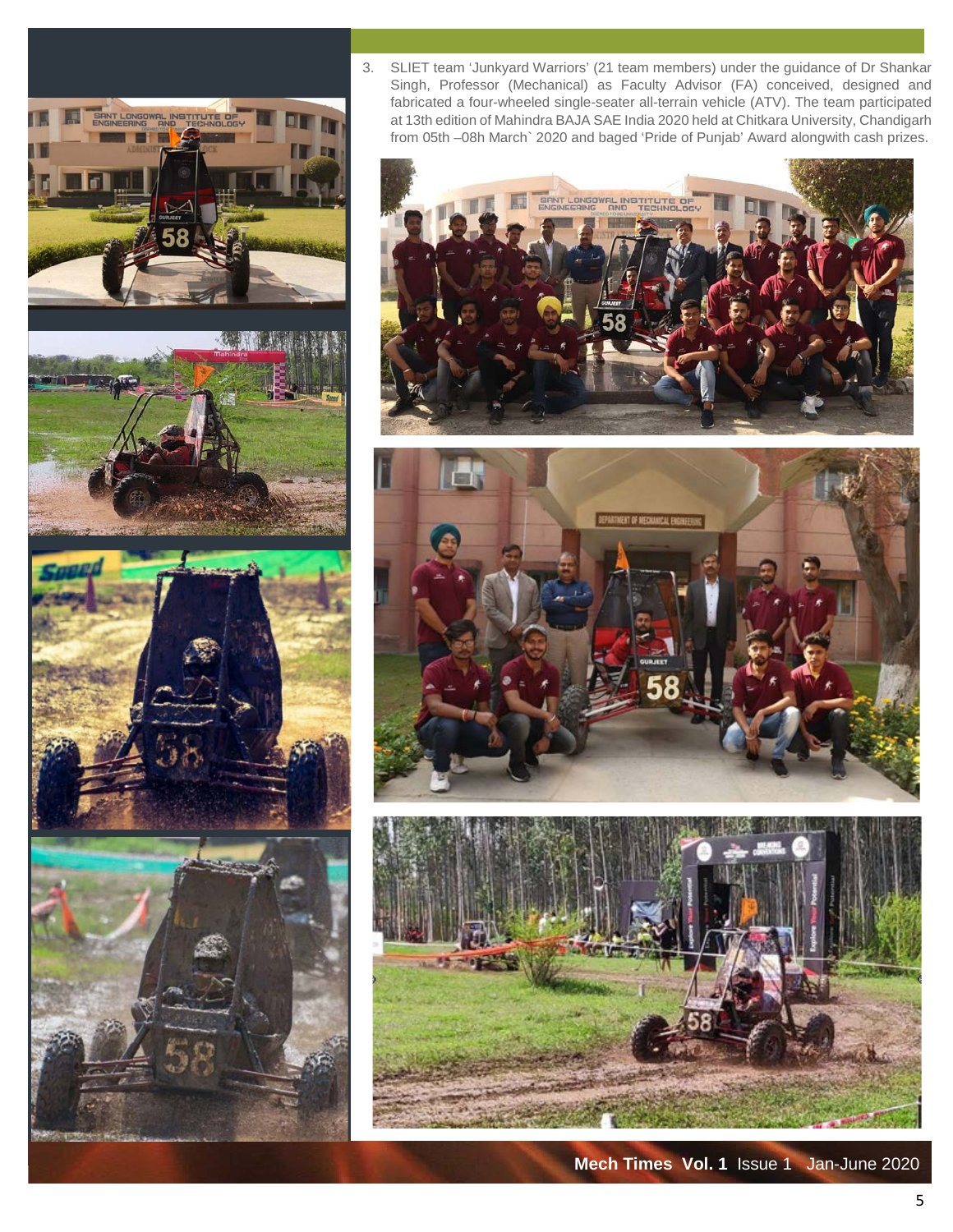# Faculty Projects

- 1. Professor Rajesh Kumar is working on AICTE Funded Project on "Development of fault identification system for water turbine making use of vibration signal and artificial intelligence" amounting Rs 17 Lakhs.
- 2. Dr. Vivek Kumar and Dr. Sunil Kumar are working on TEQIP-III funded project on "Development of Smart System for monitoring surface roughness in turning process" of Rs 2.10 Lac.
- 3. Mr. Surinder Kumar is working on TEQIP-III funded project on "Tribological Investigation of Synthesized nanoparticles based composite lubricant" of Rs. 1.00 Lac.
- 4. Mr. Anuj Bansal completed a TEQIP-III funded project "Design and development of cavitation test rig to analyze the cavitation erosion of Hydro-machinery steels under surface modifications". The amount sanctioned towards the project was Rs. 1.00 Lac.

# Students Project

- 1. "Design and Fabrication of Obstacle Aviodance Drone", funded by TEQIP III, Rs. 49,240/-, (2020), Faculty Advisor: Prof. Shankar Singh.
- 2. "Design and Fabrication of Stair Climbing Trolley", funded by TEQIP III, Rs. 42,000/-, (2020), Faculty Advisor: Prof. P. K. Singh.
- 3. "Design and Fabrication of PID Controlled Digital Thermocole Pattern Cutting Device", funded by TEQIP III, Rs. 33,276/- , (2020), Faculty Advisor: Dr. Rakesh Kumar.
- 4. "Design and Fabrication of Voice Controlled Intelligent Wheel Chair", funded by TEQIP III, Rs. 74,250/-, (2020), Faculty Advisor: Prof. R. K. Saxena.

# Activities during lockdown

- 1. Mechanical Department has designed a concept to convert a normal wash basin into leg press wash basin. The same is in place in the washroom on ground floor in the Mechanical Engineering department and is in operation.
- 2. The department has developed an automatic sanitizer spray facility and installed the same in corridor of the ground floor in the department.

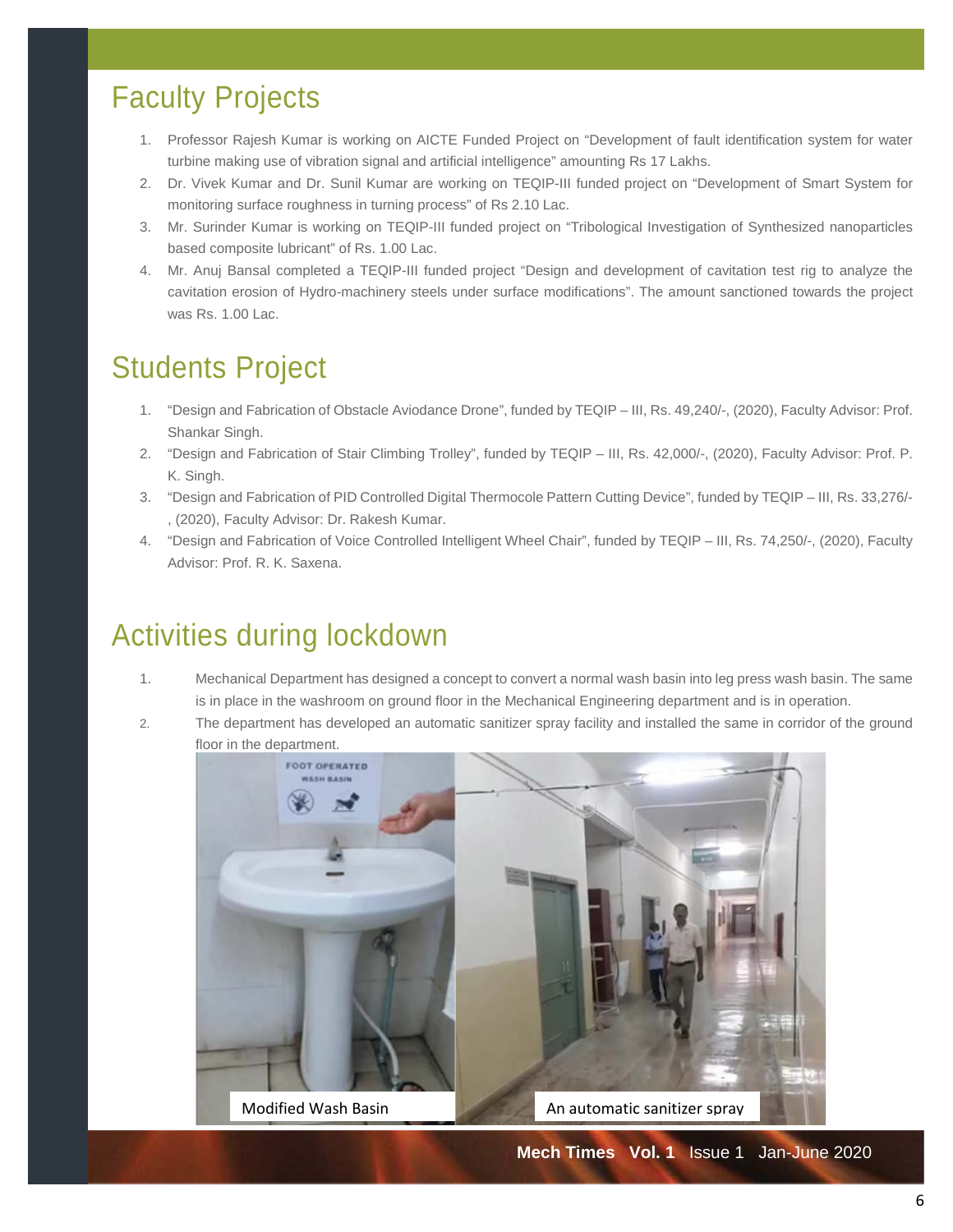# Short term Courses/ FDP/Webniars attended by faculty

- 1. Prof. Shankar Singh has attended following FDP/Webniars
	- a) FDP 'Outcome Based Education Software' on 14th May, 2020.
	- b) 'Coronavirus, product design and the supply chain prepare to think differently' webinar on 28th May, 2020.
	- c) Webinar on Webinar on Fundamentals of Computational Fluid Dynamics on 9th June, 2020 (10.00 to 11.00 am).
	- d) Webinar on "Manufacturing of Advanced composite materials and their Applications", 9th June, 2020 (12.00 – 1.00 p.m).
- 2. Dr. Vivek Kumar has attended the following DP/STTP and self paced course
	- a) A one week short term training programme on " PLC, Drives and Industrial Automation" organised jointly by Department of EIE and ECE, Sant Longowal Institute if Engineering and Technolgy, Longowal during 2-6 March, 2020.
	- b) A One-week online FDP on "MATLAB Applications in Engineering and Science" during 27th April -1st May 2020, organized by GEC Karad and REC, Azamgarh.
	- c) A One-week online FDP on "Machine Learning and Deep Learning Applications in Engineering and Science" during 16th-20th May 2020, organized by GEC Karad and REC, Azamgarh.
	- d) A One-week online FDP on "Pedagogy of Scientific Writing, Reporting and Scholarly Networks" during 19th-23th June, 2020, organized by Feroze Gandhi Institute of Engineering and Tecnology, Raebareli.
	- e) Successfully completed the following self Paced course
		- i) MATLAB Onramp
		- ii) Simulink Onramp
		- iii) Machine Learning Onramp
		- iv) Deep Learning Onramp
- 3. Mr. Sumit Kumar has attended a One-week online FDP on "Pedagogy of Scientific Writing, Reporting and Scholarly Networks" during 19th-23th June, 2020, organized by Feroze Gandhi Institute of Engineering and Tecnology, Raebareli.
- 4. Mr Lalit Ahuja has attended a one week short term training programme on " PLC, Drives and Industrial Automation" organised jointly by Department of EIE and ECE, Sant Longowal Institute if Engineering and Technolgy, Longowal during 2-6 March, 2020.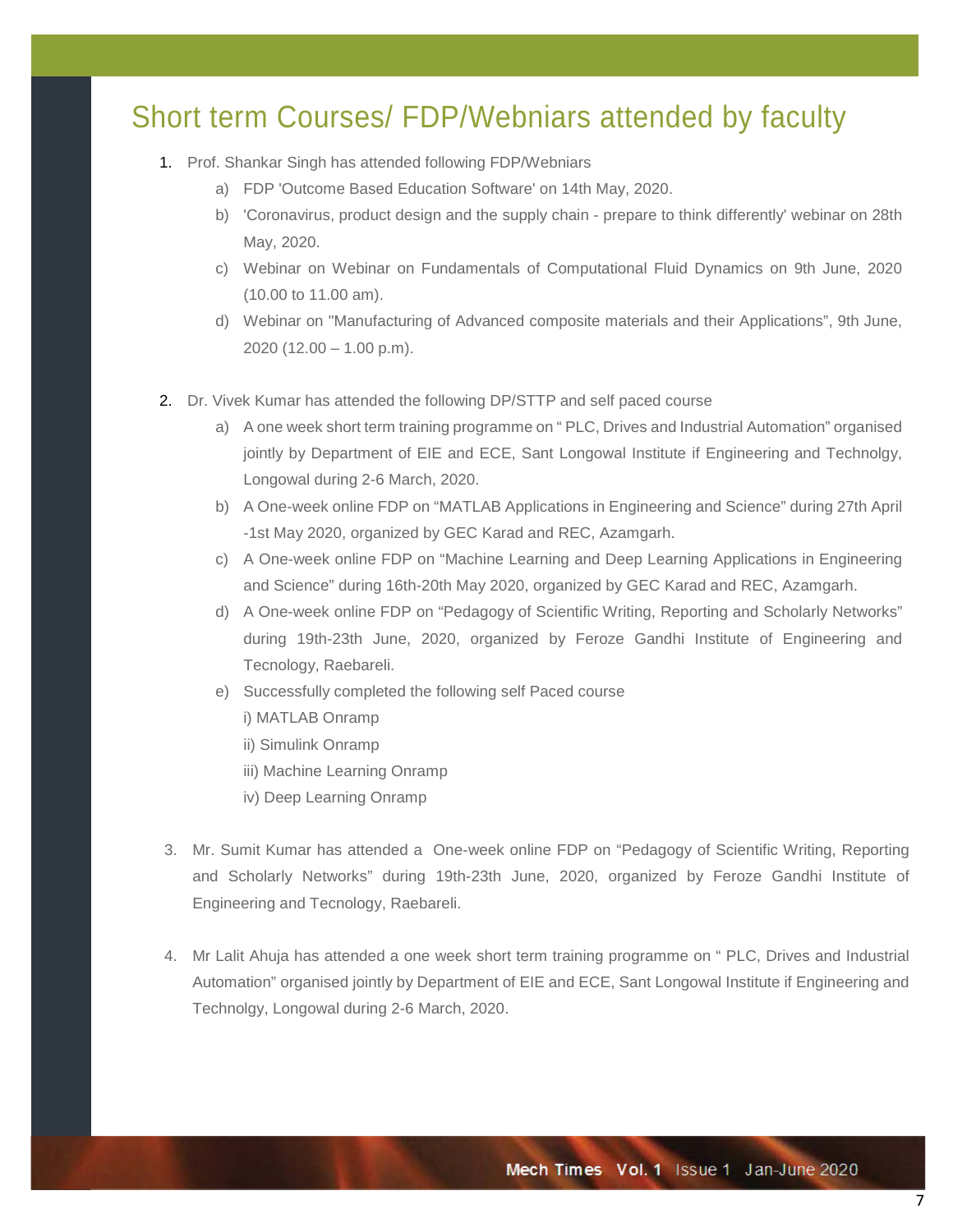# Faculty Publications:

- 1. Kumar, Anil, C. P. Gandhi, Yuqing Zhou, Rajesh Kumar, and Jiawei Xiang. "Improved deep convolution neural network (CNN) for the identification of defects in the centrifugal pump using acoustic images." Applied Acoustics 167 (2020): 107399.
- 2. Kumar, Anil, Yuqing Zhou, C. P. Gandhi, Rajesh Kumar, and Jiawei Xiang. "Bearing defect size assessment using wavelet transform based Deep Convolutional Neural Network (DCNN)." *Alexandria Engineering Journal* 59, no. 2 (2020): 999-1012.
- 3. Kumar, Anil, C. P. Gandhi, Xiaoyang Liu, Yi Liu, Yuqing Zhou, Rajesh Kumar, and Jiawei Xiang. "A novel health indicator developed using filter-based feature selection algorithm for the identification of rotor defects." *Proceedings of the Institution of Mechanical Engineers, Part O: Journal of Risk and Reliability* (2020): 1748006X20916953.
- 4. Kumar, Anil, C. P. Gandhi, Yuqing Zhou, Rajesh Kumar, and Jiawei Xiang. "Latest developments in gear defect diagnosis and prognosis: A review." *Measurement* 158 (2020): 107735.
- 5. Kumar, A., and R. Kumar. "Development of LDA based indicator for the detection of unbalance and misalignment at different shaft speeds." *Experimental Techniques* 44, no. 2 (2020): 217-229.
- 6. Singh, Pradeep K., Kanish Kumar, and Pardeep Saini. "Optimization of surface roughness and hole diameter accuracy in drilling of EN-31 alloy steel–A TGRA based analysis." *Materials Today: Proceedings* 26 (2020): 2961-2971.
- 7. Singh, Pradeep K., Pardeep Saini, and Deepak Kumar. "Multi response optimization of CNC end milling of AISI H11 alloy steel for rough and finish machining using TGRA." *Materials Today: Proceedings* 26 (2020): 2564-2573.
- 8. Mann, Harjeet S., and Pradeep K. Singh. "Energy recovery ducted turbine (ERDT) system for chimney flue gases-A CFD based analysis to study the effect of number of blade and diffuser angle." *Energy* 213 (2020): 118501.
- 9. Gupta, Pardeep, and Ankesh Mittal. "Identifying the Most Influencing Success Factors of TQM Implementation in Manufacturing Industries using Analytical Hierarchy Process." In *Proc. IEOM 2020 Int. Conf. on Indus. Engin. and Opera. Manag*, pp. 481-494. 2020.
- 10. Mittal, Ankesh, Pardeep Gupta, and Manjot Singh. "To Investigate the Relationship between TQM Enablers Applicable In Indian Engineering Educational Institutes." In Proc. IEOM 2020 Int. Conf. on Indus. Engin. and Opera. Manag, pp. 481-494. 2020.
- 11. Singh, Sarpreet, Deepak Kumar Goyal, Parlad Kumar, and Anuj Bansal. "Laser cladding technique for erosive wear applications: a review." *Materials Research Express* 7, no. 1 (2020): 012007.
- 12. Bansal, Anuj, Jagtar Singh, and Harpreet Singh. "Erosion behavior of hydrophobic polytetrafluoroethylene (PTFE) coatings with different thicknesses." *Wear* 456 (2020): 203340.
- 13. Singh, Amrinder, Anuj Bansal, Jagtar Singh, and Anil Kumar Singla. "Effect of Cryogenic Treatment on Mechanical and Metallurgical Properties of SS410." In *Manufacturing Engineering*, pp. 221-229. Springer, Singapore, 2020.
- 14. Saini, Sumit, Shankar Singh, Kulwant Singh, and Abhishek Singh. "Some studies into weldability of rice husk ash aluminium matrix composites using TIG welding." Materials Today: Proceedings 24 (2020): 298-307.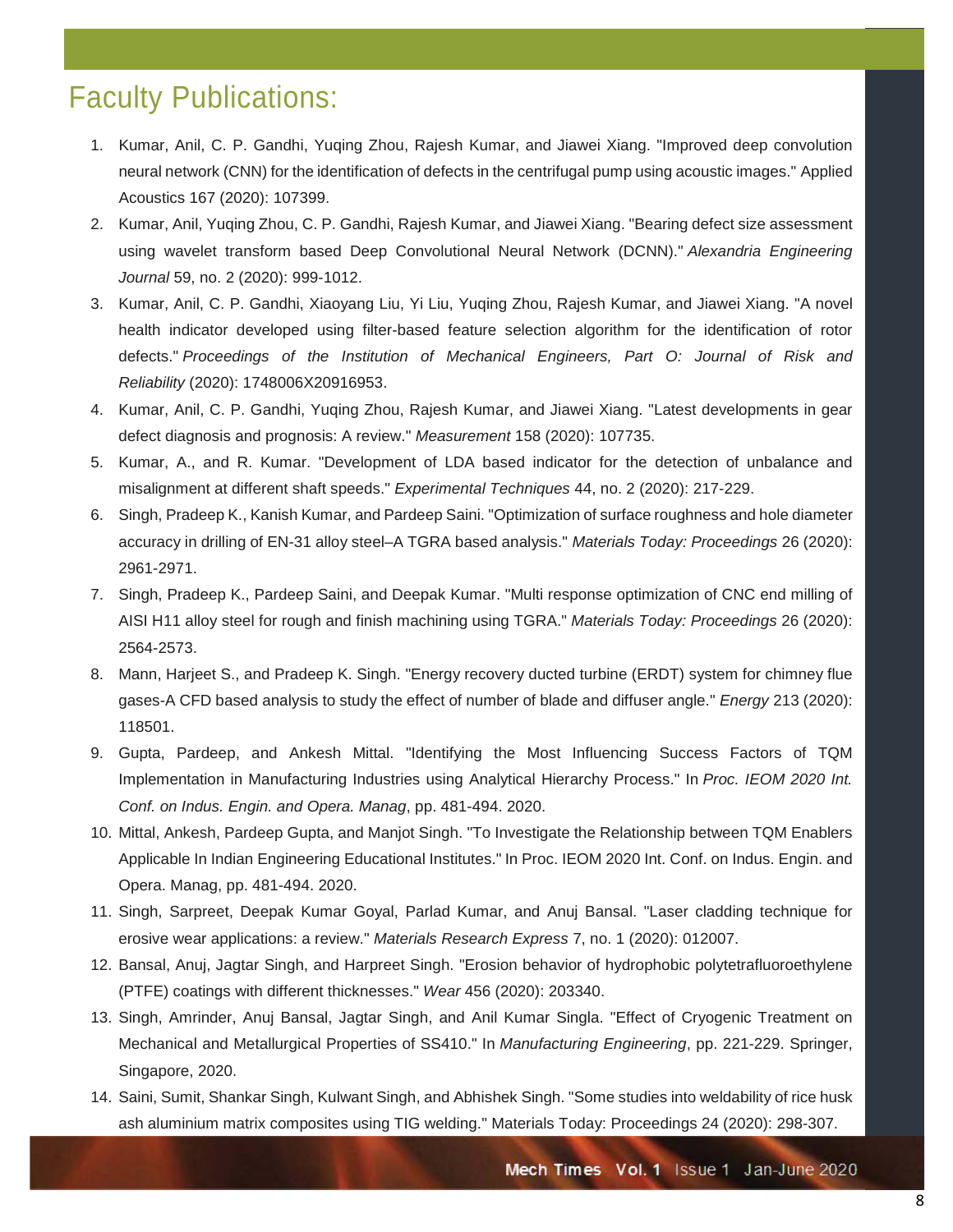- 15. Verma, Anmol Singh, Shankar Singh, and Abhishek Singh. "An Exploratory Investigation and Optimization of Taper Cutting Operation with Wire Electro Discharge Machining." *Materials Today: Proceedings* 24 (2020): 388-397.
- 16. Kumar, Sunil, Gayatri Brahma, Prabhkiran Kaur, and Brijesh Kumar Gupta. "A case study on quality improvement of connecting rod assembly line using Six Sigma DMAIC cycle." International Journal of Six Sigma and Competitive Advantage 12, no. 2-3 (2020): 234-249.
- 17. Savanth, T., Jastej Singh, and J. S. Gill. "Laser power and scanning speed influence on the microstructure, hardness, and slurry erosion performance of Colmonoy-5 claddings." Proceedings of the Institution of Mechanical Engineers, Part L: Journal of Materials: Design and Applications 234, no. 7 (2020): 947-961.
- 18. Saxena, Ankit, and Ravindra K. Saxena. "Thermomechanical Analysis of Al-7075 to Predict Residual Stresses by Using 3D Finite Element Simulation." In Advances in Mechanical Engineering, pp. 281-293. Springer, Singapore, 2020.
- 19. Singh, Gurdeep, Ravindra K. Saxena, and Sunil Pandey. "Finite Element Based Prediction of Transient Temperature Distribution, Heat Affected Zone and Residual Stresses in AISI 304 Stainless Steel Weldment." In Advances in Mechanical Engineering, pp. 307-320. Springer, Singapore, 2020.
- 20. Singh, Bharat, Piyush Singhal, Kuldeep K. Saxena, and Ravindra K. Saxena. "Influences of Latent Heat on Temperature Field, Weld Bead Dimensions and Melting Efficiency During Welding Simulation." Metals and Materials International (2020): 1-19.
- 21. Singh, Rajinder, R. K. Saxena, Kishore Khanna, and V. K. Gupta. "Assessment of creep in composite disc having exponential, hyperbolic and uniform thickness profiles." *Materials Today: Proceedings* 26 (2020): 1972-1976.
- 22. Jasra, Yogeshwar, Sorabh Singhal, Rohit Upman, and Ravindra K. Saxena. "Finite element simulation of stress corrosion cracking in austenitic stainless steel using modified Lemaitre damage model." *Materials Today: Proceedings* 26 (2020): 2314-2322.
- 23. Bindal, Tarun, Ravindra K. Saxena, and Sunil Pandey. "Analysis of joint overlap during friction spin welding of plastics." *Materials Today: Proceedings* 26 (2020): 2798-2804.
- 24. Singh, Gurdeep, Ravindra K. Saxena, and Sunil Pandey. "An examination of mechanical properties of dissimilar AISI 304 stainless steel and copper weldment obtained using GTAW." *Materials Today: Proceedings* 26 (2020): 2783-2789.
- 25. Singh, Rajinder, Ravindra K. Saxena, Kishore Khanna, and V. K. Gupta. "Creep Response of Rotating Composite Discs having Exponential, Hyperbolic, Linear and Constant Thickness Profiles." *Defence Science Journal* 70, no. 3 (2020).
- 26. Rathore, Khogesh K., Yogeshwar Jasra, and Ravindra K. Saxena. "Numerical simulation of fracture behavior under high-velocity impact for Aluminium alloy 6060 target plate." *Materials Today: Proceedings* 28 (2020): 1809-1815.
- 27. Yadav, Sandeep, Sorabh Singhal, Yogeshwar Jasra, and Ravindra K. Saxena. "Determination of Johnson-Cook material model for weldment of mild steel." *Materials Today: Proceedings* 28 (2020): 1801-1808.
- 28. Rattan, Anmol, Yogeshwar Jasra, and Ravindra K. Saxena. "Prediction of bending behavior for laser forming of lime coated plain carbon steel using finite element method." *Materials Today: Proceedings* 28 (2020): 1943-1950.
- 29. Jayant, Arvind. "Decision Support Framework for Smart Implementation of Green Supply Chain Management Practices." In *New Paradigm of Industry 4.0*, pp. 49-98. Springer, Cham, 2020.